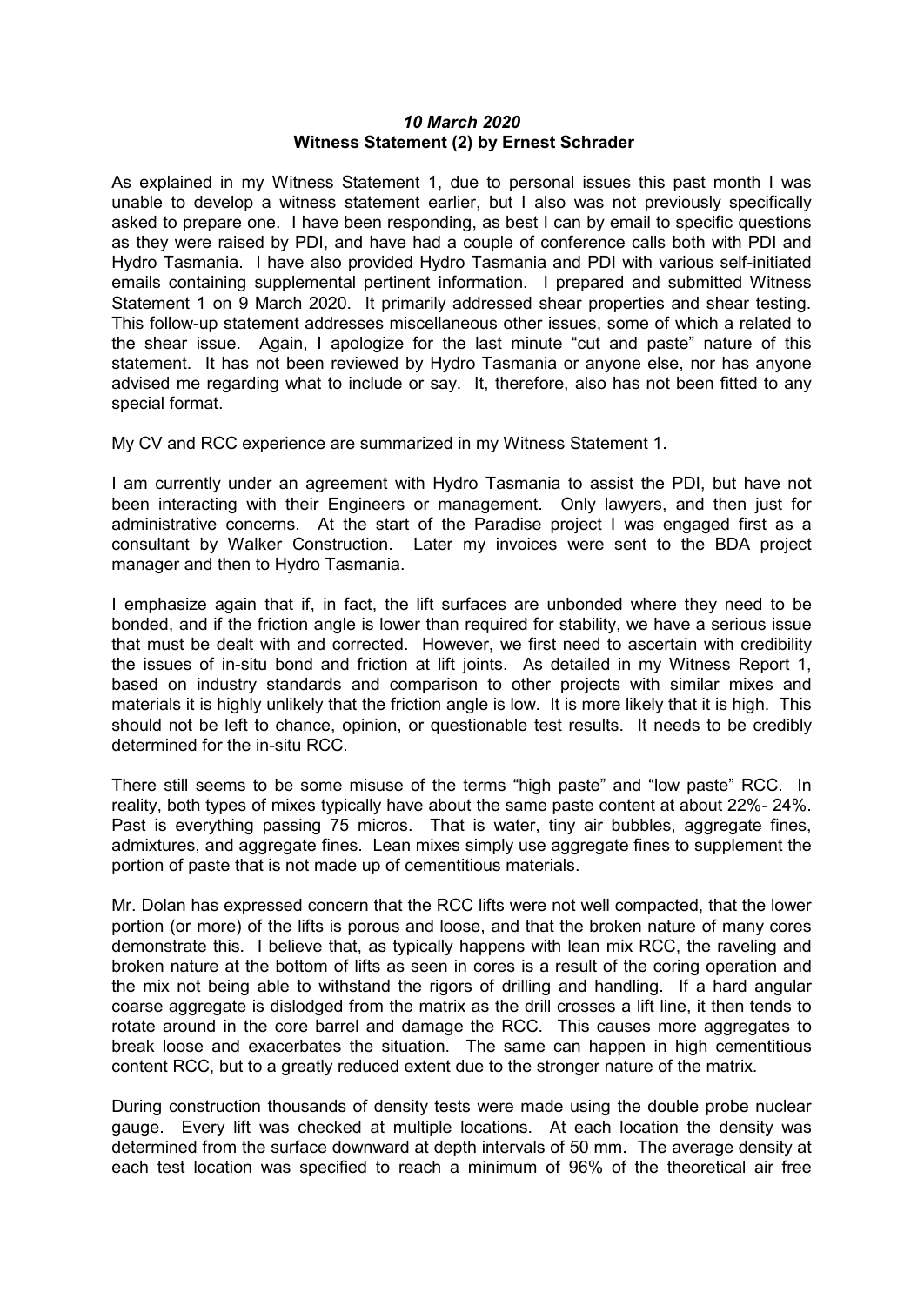density. This is where strength starts to drop with decreasing density. The average density for Paradise was 97.8% which is almost 99% of the maximum practical achievable density. The typical range of density at different depths in the lift varied from 96.9% to 98.2%. There were some instances of lower test density towards the bottom of some layers, but the material was re-rolled to acceptable density or removed and replaced. This was a very rare occurrence.

As discussed in my Witness Statement 1, the best way to resolve whether there is porosity in the RCC in-situ is to saw cut or excavate a trench into the RCC so that its real internal condition can be seen by all. Saw cutting and excavation typically cause minimal disturbance of lift joints in lean RCC, whereas coring definitely causes damage.

A "down the hole" camera can also be used to look inside the holes. This typically shows that the situation is better in the hole than in the core. The GHD report contends that the camera at Paradise showed similar results to the core, but this is not the case as anybody can see for themselves.

Inspection during construction was excellent, depending primarily on Jose Lopez and Roberto Montalvo. I emphasized to them the need to document any issues that arose, and to be sure they were always corrected. Apparently some people have seen photographs of what they consider to be examples of poor construction. For example, a place where there may have been segregation at the edge of an advancing lift or damage to the surface by trucks. However, these photos would have been primarily taken by QC personnel to document the issue, which would then have been corrected. An example is shown in the QC weekly report for 15-21 August. The photo below, taken from that report, shows damage to the lift surface by trucks.

*PICTURE 2. Surface damage (RL 73.315) on access during placement Of 2nd layer to RL 73.625 - Nightshift*

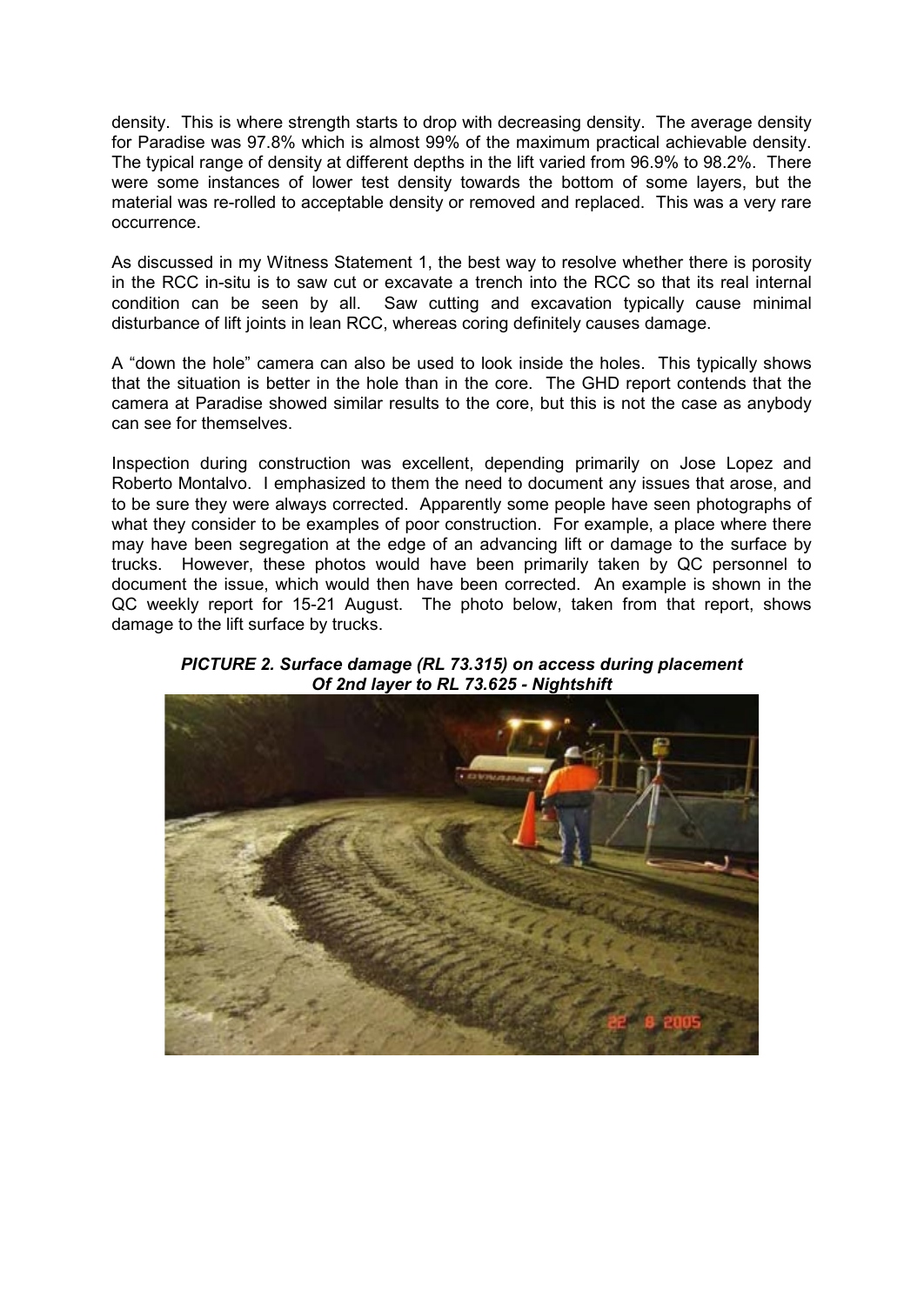However, the following photo from the report shows the corrective action that was taken.



*PICTURE 3. Damaged surface is blown and*

There has been conjecture that bedding mix was not used, or not used very much. However, the project records show that more than 8,000 cubic meters of bedding was used. When this is averaged out over all the lifts, it amounts to something on the order of about 10 meters (or more) of bedding width on each lift for the entire length of the dam. It clearly was used and it was inspected to be sure that it was used at every location as required.

The question has been raised as to whether the bedding mix constitutes a different material with different properties compared to the RCC. This raised an issue of possible strain incompatibility. This is an astute question. It could occur if mortar was used for bedding and it was placed much too thick, resulting in a layer of harden mortar with different properties between layers. However, concrete bedding with coarse aggregate, as used at Paradise, tends to squeeze up into the RCC as it is compacted and become part of it. Also the bedding mix was deliberately made with similar aggregates to the RCC and with properties that are compatible with the RCC.

The issue of strain incompatibility is related to the stiffness (modulus of elasticity) of the material. That is, how much does it deform under load. The RCC at Paradise was deliberately designed to have low modulus and be able to accommodate deformations. It could be thought of as a "rubber" concrete instead of a brittle "glass" concrete. It also had a very non-linear stress-strain behavior. That is, as the load increased the ability of the concrete to deform increased. This is a unique advantage of lean mix RCC, and is sometimes seen to a lesser extent in high cementitious content RCC.

When a "rigid body" stress analysis is done, as it typically is for small and medium height dams and some high dams, it assumes that the dam is an infinitely stiff mass. If a more detailed finite element (FE) analysis is done it typically assumes a relatively stiff modulus of elasticity, say on the order of 20+ GPA for all of the concrete at all levels of stress. Both of these analyses will result in tensile and shear stresses at the upstream face that are greater than actually occur compared to if a lower modulus and a reduction in modulus with increasing stress are taken into account. The result is lower actual tensile stresses and less (or no) cracking compared to an analysis that does not consider this condition.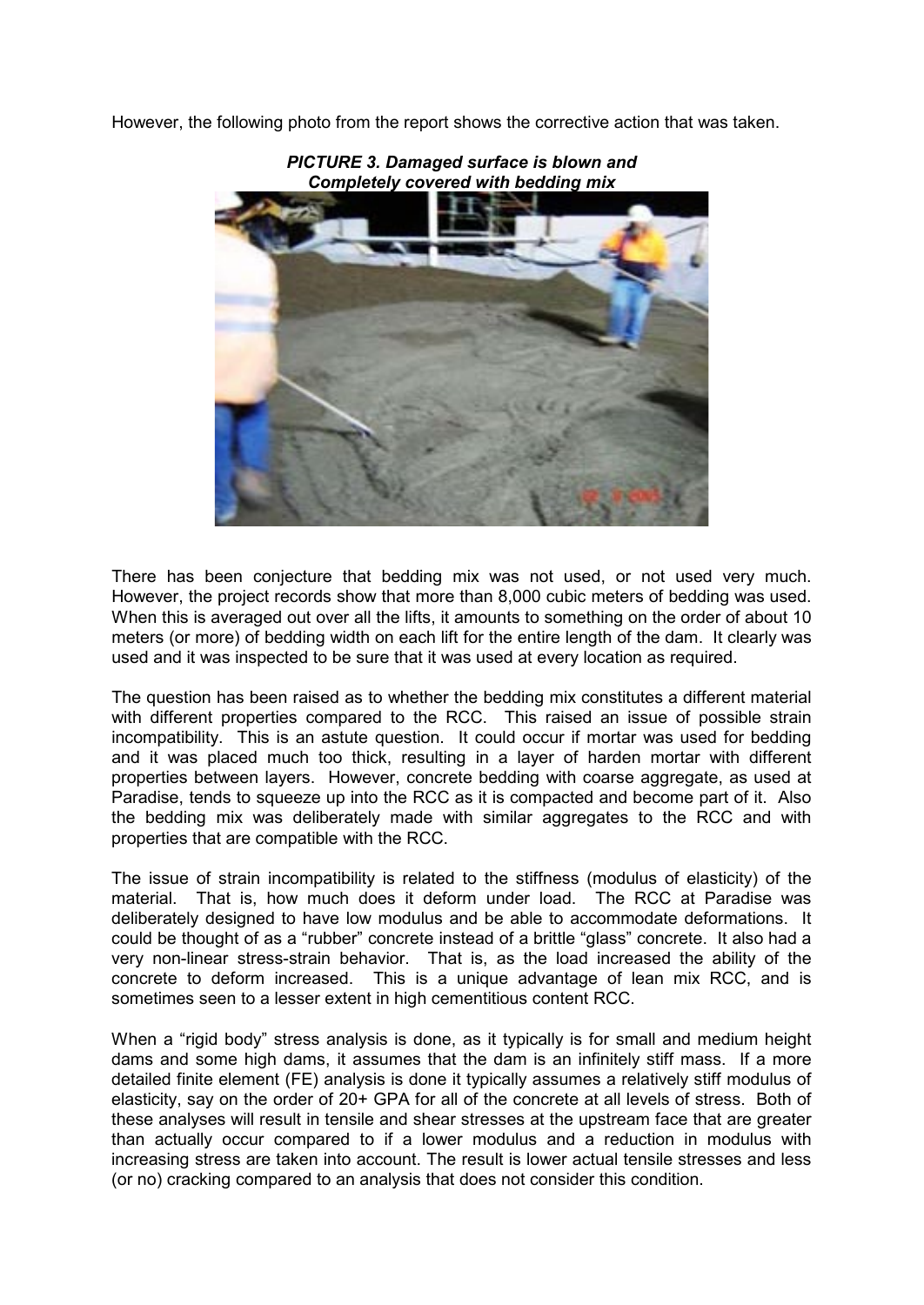Extensive stress-strain testing was done during design and construction of Paradise, with the resulting modulus of elasticity at various levels of load being reported (at 25%, 50%, 75%, and 100% of ultimate load). When the actual modulus of elasticity for the site specific mix and the levels of stress or load at different locations in the dam is taken into account in an FE analysis (which may need to be done iteratively), the results will show that, as an area in the dam starts to become highly stressed, it "softens" and "re-distributes" stress from areas of high stress to areas of lower stress. The peak stress is consequently reduced. Extensive testing during design and construction showed that at Paradise the modulus of elasticity was about 20 GPa at 25% of ultimate load but that it reduced to 16 GPa at 50% of ultimate load, 11 GPa at 75% of ultimate load, and only 4 GPa at 100% of ultimate load. In order to be correct the cracking analysis should take this strain softening into account. It is one of the major advantages of lean RCC. Two published papers that deal with this issue specifically for RCC mixes are attached for the benefit of Commissioner Carter.

The GHD analysis does not seem to have considered this beneficial property. Instead, it simply assumed no bonding and horizontal cracking at the upstream face, then calculated how far back into the dam that crack would extend as a discontinuity until it reached an area where compressive stresses would keep the crack from migrating further. A thorough analysis, considering bond at the bedding mix and the strain softening properties of the RCC with its ability to redistribute stresses would probably result in no cracking. However, this is a very sophisticated analysis that not typically done, at least not for a small to medium sized dam.

Along with less brittleness lean RCC also has higher "creep" properties. Over time this tends to reduce stresses that result from a forced deformation such as differential movement in the foundation or stress due to thermal cooling of the mass.

Although it is not part of my involvement at Paradise dam, I have extensive experience with damage to spillways, outlets, and downstream erosion at dams. I have previously provided the PDI with two articles from the American Concrete Institute. One of them is *Erosion of Concrete in Hydraulic Structures.* The Orth one is a *Compendium of Case Histories*. I was principal author of these documents. The reality is that erosion and damage due to high flows is quite common in dams that have significant floods or discharges. Erosion of stilling basins, aprons, and plunge pools as well as the areas downstream of them happens. When I assembled the compendium I contacted dams around the world. The ones that had not experienced damage were the ones that never had a major flood or discharge.

Uplift within a dam reduces stability. It is routinely taken to be some percentage of the full reservoir head at the upstream face, decreasing to 1/3 of that where internal drains are utilized, and then decreasing to the tail water pressure at the toe of the dam. The GHD report apparently extended this uplift all the way to the end of the apron, thereby reducing stability. I have never seen this done before. If uplift under the stilling basin is a concern it usually is accommodated by drilling drain holes through it. However, I am not the designer at Paradise and will leave this issue to the designer, Richard Herweynen for him to address.

The upstream membrane and its integral face drain system seems to be working as designed, providing basically 50% uplift reduction at the upstream face, or more in some cases. As discussed later one piezometer showed higher pressure. Usually membranes result in reductions more on the order of 90% -100%. It may be that the face drains are becoming clogged and need cleaning. As I recall, the designer, Richard Herweynen, provided for this to be able to be done. I do not know if anyone has ever done it. It may result in improved uplift reduction and greater stability.